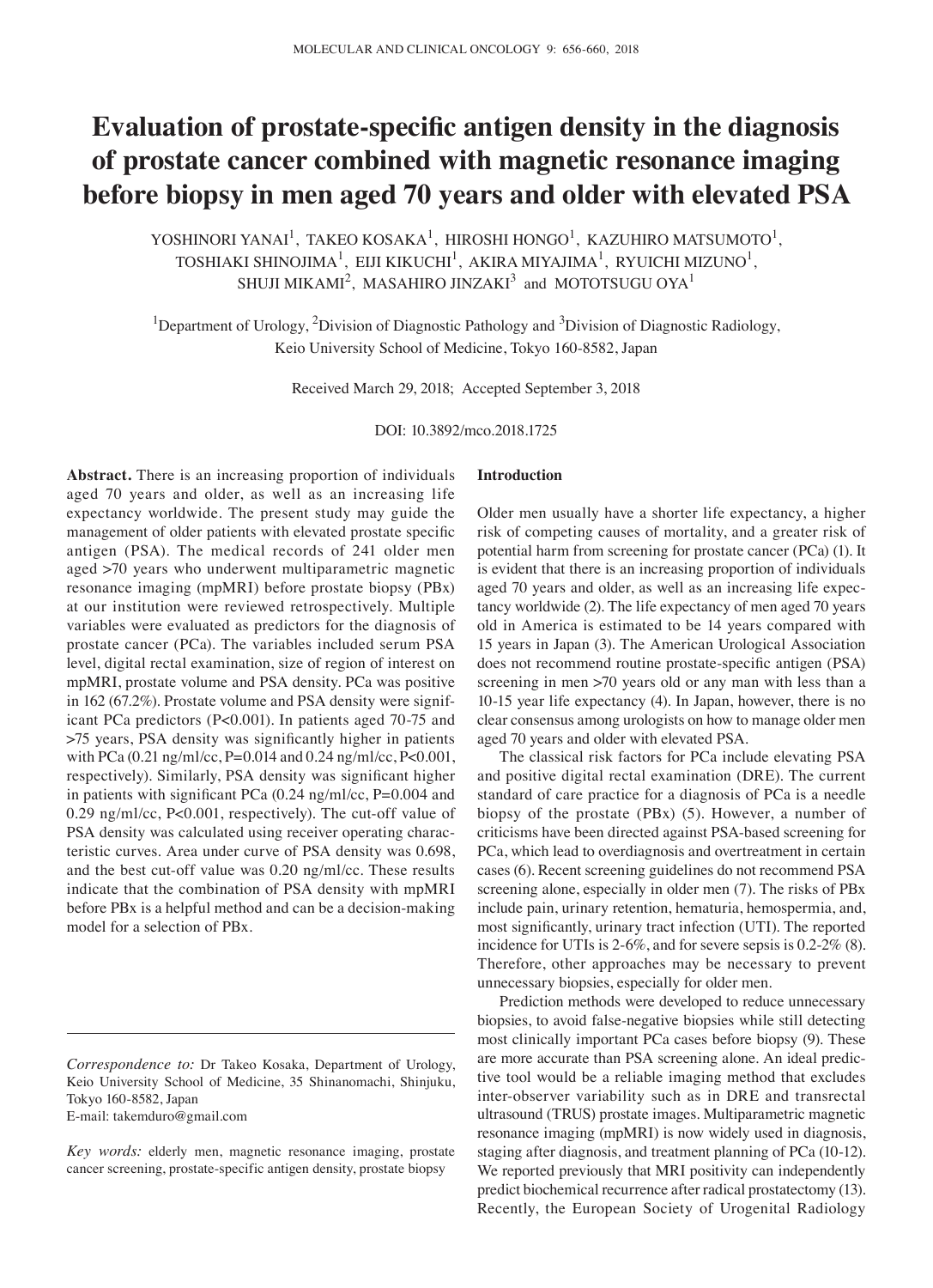

Figure 1. Typical images of multiparametric magnetic resonance imaging. T2-weighted imaging (T2WI) and diffusion-weighted imaging (DWI) were performed using an endorectal coil at a 3.0 tesla scanner. T2WI showed a hypointense area in the right peripheral zone (arrow). DWI and dynamic contrast-enhanced (DCE) were reported to provide higher diagnostic sensitivity. DCE and DWI showed area of rounded hyperintensity (arrow). DWI allowed apparent diffusion coefficient (ADC) maps to be calculated. The ADC map depicted a cancer focus in the right peripheral zone as a hypointense are (arrow).

(ESUR) proposed the Prostate Imaging Reporting and Data System (PI-RADS) to detect PCa (14). In addition to imaging, we reported that PSA density is also useful for distinguishing benign prostatic hypertrophy and PCa (13,15).

The aim of the present study was to evaluate the role of PSA density after mpMRI before PBx, especially for older men, to avoid overscreening, overdiagnosis, and overtreatment.

### **Patients and methods**

*Study design.* The medical records of 241 patients aged >70 years who underwent mpMRI before PBx at our institution between January 2012 and December 2016 were reviewed retrospectively in this study. Exclusion criteria was serum PSA level >20 ng/ml. Multiple variables were evaluated as predictors for the diagnosis of PCa. The variables and indications for biopsy included serum PSA level, DRE, size of region of interest (ROI) on mpMRI, prostate volume, and PSA density.

*Imaging.* At our institution, the mpMRI system is a 3.0-Tesla scanner (Signa Excite XI 1.5 and 3.0-Tesla, 32-channel torso-array coil). T2-weighted fast spin-echo imaging (T2WI, 3000/120, 4 NEX, 4 min 36 sec, 3.4 mm slice, 0 mm space), diffused-weighted imaging (DWI, single-shot diffusion echo plannar imaging, b=0, 2,000 sec/min<sup>2</sup> for whole pelvic, 0, 1,500 sec/min2 for prostate, 4000/69.5 (pelvis), 4000/58.3 (prostate), 1 min 24 sec, 3 min 24 sec), and Gadolinium-dynamic contrast enhanced MRI (DCE, liver imaging with Volume Acceleration‑flexible (LAVA‑Flex), 4/1.1/12˚, 15 sec, 40, 60, and 180 sec after i.v.) were performed. MRI could identify

Table I. Characteristics of all patients who underwent MRI before needle biopsy of the prostate.

| Characteristic        | Overall $(N=241)$<br>median $\pm$ SD (95% CI) |
|-----------------------|-----------------------------------------------|
| Age, years            | $76\pm4.3(70-85)$                             |
| PSA, ng/ml            | $7.2 \pm 3.6$ (4.0-15.5)                      |
| MRI ROI size, mm      | $10.0\pm7.1(0.0-24.3)$                        |
| Prostate volume, cc   | $35.1 \pm 18.3$ (18.5-80.5)                   |
| PSA density, ng/ml/cc | $0.20 \pm 0.14$ (0.08-0.51)                   |

ROI, region of Interest; MRI, magnetic resonance imagine; CI, confidence interval; SD, standard deviation; PSA, prostate specific antigen.

ROIs, and MR images were interpreted by experienced radiologists in accordance with ESUR PI-RADS v2.0. The typical images of mpMRI were shown in Fig. 1. T2WI was used for prostate cancer detection, localization and imaging. T2WI alone was sensitive but not specific for PCa and should be improved using DCE and DWI MRI. DWI allowed apparent diffusion coefficient (ADC) maps to be calculated, enabling qualitative and quantitative assessment of PCa aggressiveness.

*Biopsy.* All patients underwent TRUS-guided systematic biopsies of 12 cores that included lateral and mid lobar cores at the base, middle, and apex of each prostate lobes. All biopsy specimens were interpreted histopathologically by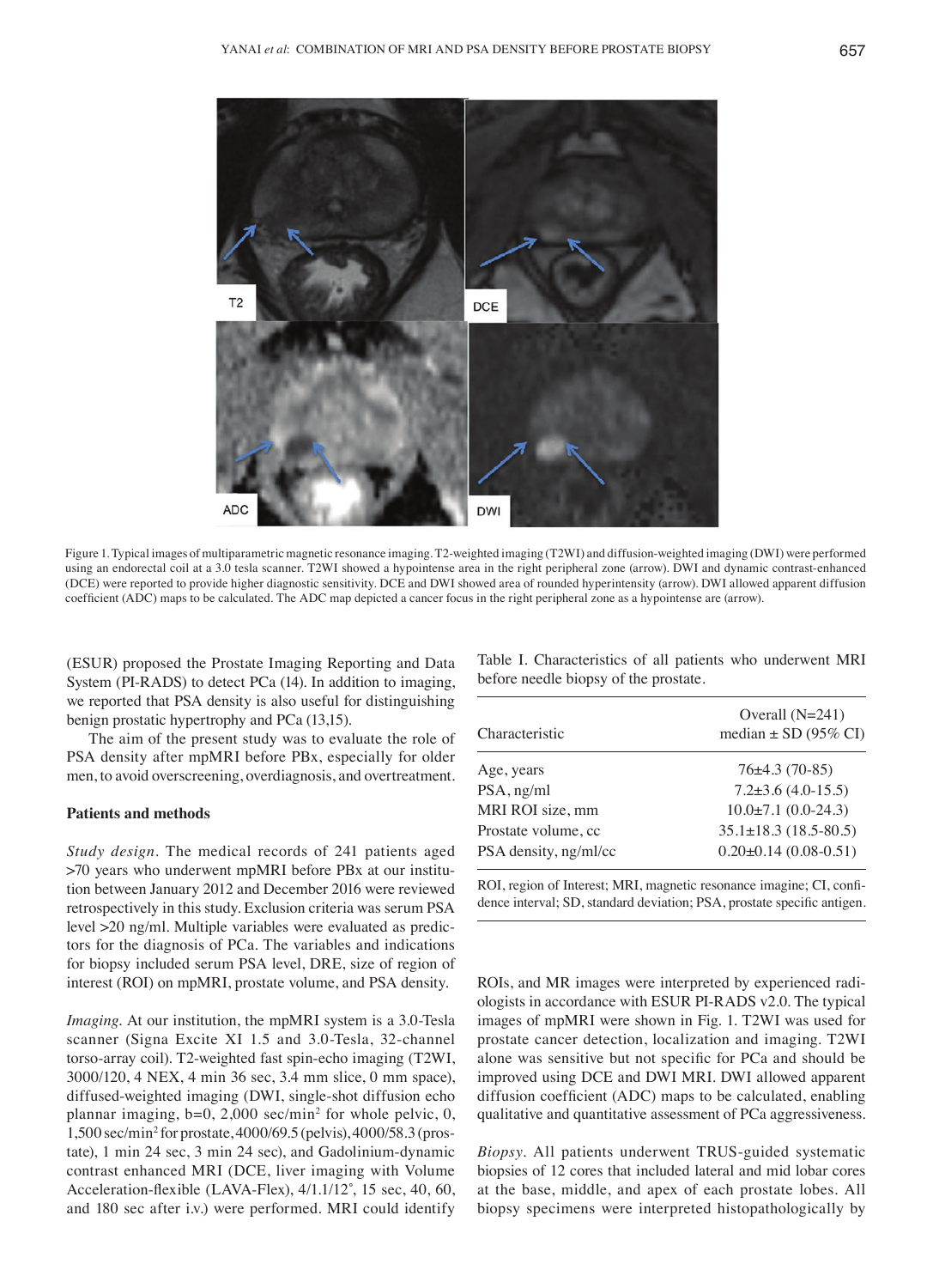experienced pathologists according to the recommendations of the International Society of Urological Pathology (ISUP). Clinical significant PCa was defined as Gleason score ≥4+3=7. We compared the MRI findings with the pathological findings retrospectively. At least one positive area on biopsy matched with each MRI lesion suspicious for cancer and vice versa were defined as matched. The absence of areas with pathological reports matching each MRI lesion was defined as unmatched.

*Data analysis.* Prostate volume in this study was measured in axial and sagittal images (height x width x depth/2) using both TRUS and MRI. PSA density was calculated by dividing serum PSA levels by prostate volume. Prostate volumes in TRUS were calculated by each urologist. All prostate volumes in MRI were calculated by one author. The factors evaluated for PBx included age, serum PSA level, index tumor size of ROI on MRI, prostate volume, and PSA density.

*Statistical analysis.* Statistical analyses were performed using the R Statistical Language version 3.0.2 and the SPSS version 23.0 statistical software packages. Chi-squared test was used to test the distribution of categorical variables, and the Mann-Whitney U test was used for continuous variables. We calculated the best-fit receiver operating characteristic (ROC) curve and the corresponding area under the ROC curve (AUC) estimates and 95% confidence interval (CI), then calculated the cut-off value of the PSA density. Spearman's rank correlation and linear regression were used to determine the relationship between TRUS based PSA density and MRI based PSA density. All reported P-values were two-sided with significance considered at P<0.05.

## **Results**

*Patient characteristics.* The median age of patients was 76 (range, 70-85) years, median serum PSA level was 7.2 (95% confidence interval (CI), 4.0‑15.5) ng/ml, median MRI ROI size was 10.0 (95% CI, 0.0-24.3) mm, median prostate volume was 35.1 (95% CI, 18.5-80.5) cc, and PSA density was 0.20 (95% CI, 0.08-0.51) ng/ml/cc (Table I). The correlation between TRUS-PSA density and MRI-PSA density was very strong  $(r=0.873)$  and significant (P<0.001). There was no inter-observer error in the measurement of PSA density using TRUS and MRI.

*Prostate cancer detection on mpMRI.* In total, 221 patients had suspicious lesions for cancer in mpMRI (Table II). The median PSA density of these patients was 0.21 ng/ml/cc. Conversely, 20 patients did not have suspicious lesions for cancer in mpMRI, and their median PSA density was 0.16 ng/ml/cc, which was significantly lower ( $P=0.023$ ).

*Prostate cancer detection on biopsy.* PCa was detected on biopsy in 163 patients (Table III). The median PSA density of these patients was 0.23 ng/ml/cc. Conversely, 78 patients showed no evidence of malignancy on biopsy, and their median PSA density was 0.16 ng/ml/cc, which was significantly lower (P<0.001).

*Usefulness of PSA density.* The ROC curve analysis for predicting PCa using mpMRI showed that the maximum AUC

values of PSA, prostate volume, and PSA density were 0.507, 0.280, and 0.698, respectively (Fig. 2). These results indicated that PSA density could be a useful parameter to predict PCa. The PSA density of the maximum AUC value was 0.20 ng/ml/cc. The sensitivity, specificity, positive predictive value, and negative predictive value of PSA density threshold of 0.20 ng/ml/cc were 63, 71, 82, and 47%, respectively.

*Subgroup analyses.* Patients with or without significant PCa did not differ significantly in their serum PSA level (P=0.089). Prostate volume of patients with significant PCa was significantly smaller (P<0.001). Calculated PSA density was significantly higher in patients with significant PCa with a median of 0.27 ng/ml/cc vs. 0.18 ng/ml/cc (P<0.001). The median PSA density of patients with and without significant PCa at the age of 70 to 75 years differed significantly, at 0.24 and 0.17 ng/ml/cc, respectively (P=0.004). The median PSA density of patients with and without significant PCa over the age of 75 years also differed significantly, at 0.29 and 0.20 ng/ml/cc (P<0.001, Fig. 3).

# **Discussion**

Although mpMRI is increasingly used for PCa diagnosis, there is no consensus whether or not older men need a biopsy and how follow-up should be managed. In the present study, mpMRI combined with PSA density before biopsy for older men was useful for the selection of prostate biopsy. Until recently, previous reports have described the use of MRI before biopsy combined with PSA density (16,17); however, no reports have focused on age. Kosaka *et al* reported that PSA density was a very effective predictor of clinically significant PCa in men aged 50 years and younger (18). Our results indicated that PSA density could also help predict the presence of PCa and significant PCa in men aged 70 years and older.

Compared with younger patients, older patients were more likely to present with advanced diseases and had a greater risk of death from PCa. However, older men have a shorter life expectancy and a higher risk of competing causes of mortality (19). In our study, 20 patients did not have suspicious lesions for cancer in mpMRI but underwent PBx. No significant PCa was detected in these 20 patients after PBx. Men without suspicious lesions for cancer in mpMRI could have avoided a biopsy. Men with lower PSA density have a lower risk of significant cancer, and these men could have avoided a biopsy. The cut-off value of PSA density was previously reported as 0.15 or 0.20 ng/ml/cc (16,20,21), which was the PSA density of the maximum AUC values in our study.

Our retrospective study has several limitations. First, all elderly patients in the present study underwent PBx after MRI. Patients without lesions suspicious for PCa on mpMRI had already been excluded. Older men with lesions suspicious for PCa on mpMRI, who were too sick to undergo PBx, were also excluded. Second, with marked advances in mpMRI, further prospective studies considering prognosis could be more precise in defining the role of mpMRI combined with PSA density.

Despite these limitation, there are advantages in the present study. First, we focused on older men aged 70 years and older. Older men have a shorter life expectancy and prognosis can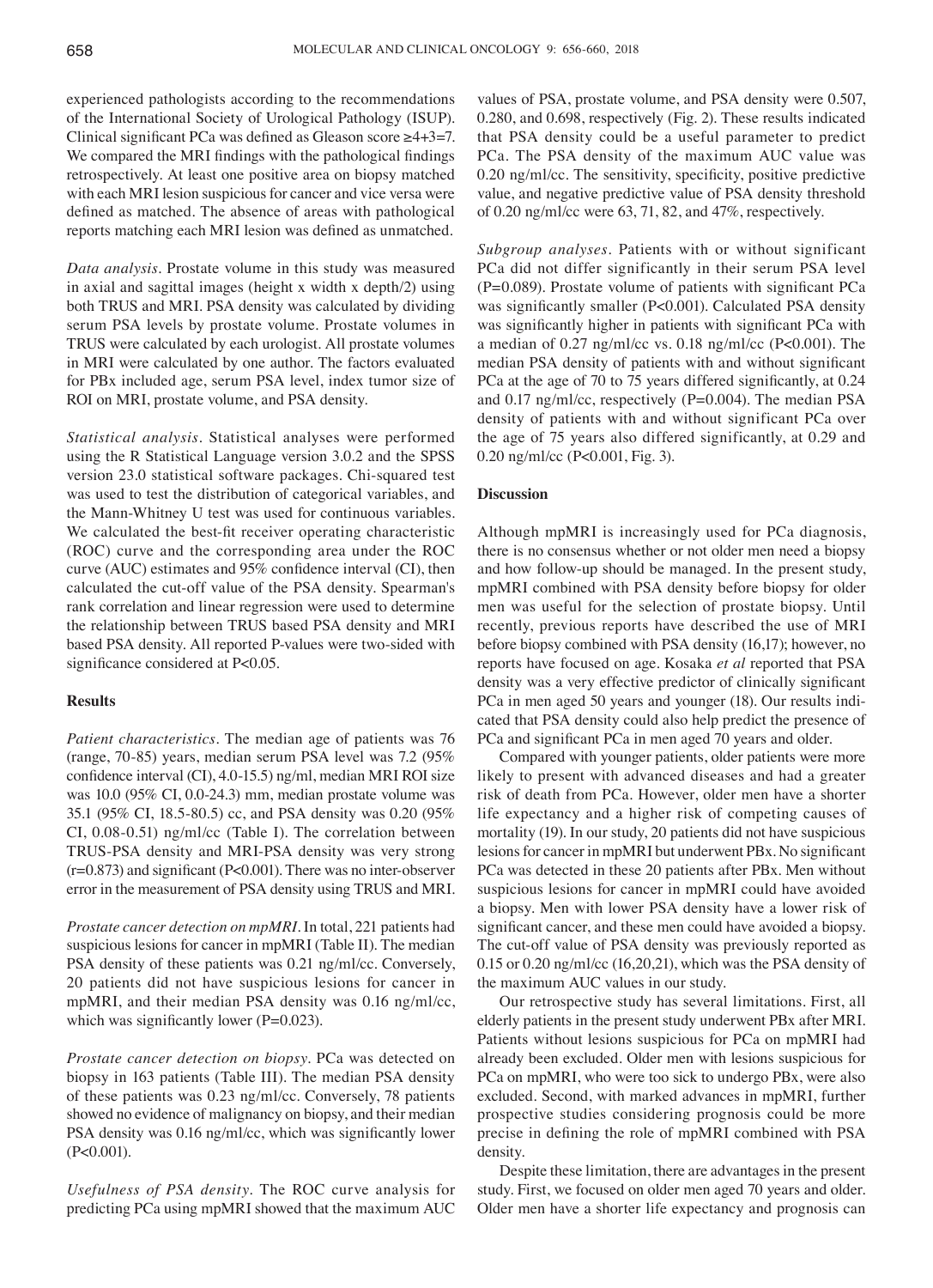|                       | Suspicious for PCa               | Not suspicious for PCa        |         |
|-----------------------|----------------------------------|-------------------------------|---------|
| Characteristic        | $N=221$ median $\pm$ SD (95% CI) | N=20 median $\pm$ SD (95% CI) | P-value |
| $PSA$ , ng/ml         | $7.4\pm3.7(3.9-16.3)$            | $6.7\pm2.2$ (4.6-12.0)        | 0.216   |
| MRI ROI size, mm      | $12.0\pm 6.5(5.0-25.0)$          | NA.                           | NA      |
| Prostate volume, cc   | $34.8 \pm 18.7$ (17.2-81.8)      | $45.8 \pm 14.5$ (22.0-73.5)   | 0.098   |
| PSA density, ng/ml/cc | $0.21 \pm 0.14$ (0.08-0.51)      | $0.16\pm0.08$ (0.09-0.42)     | 0.023   |
|                       |                                  |                               |         |

Table II. Clinical characteristics and predictors analysis of patients among MRI lesions suspicious and not suspicious for prostate cancer.

ROI, region of interest; MRI, magnetic resonance imagine; CI, confidence interval; SD, standard deviation; PSA, prostate specific antigen.

Table III. Patients' pathological characteristics.

| Characteristic        | PCa negative<br>N=78 median $\pm$ SD (95% CI) | PCa positive<br>$N=163$ median $\pm$ SD (95% CI) | P-value |
|-----------------------|-----------------------------------------------|--------------------------------------------------|---------|
|                       |                                               |                                                  |         |
| MRI ROI size, mm      | $10.0\pm5.6(0.0-20.0)$                        | $10.9\pm7.5(0.0-28.0)$                           | 0.057   |
| Prostate volume, cc   | $46.0\pm19.6$ (21.9-83.4)                     | $32.9 \pm 16.0$ (15.3-71.9)                      | < 0.001 |
| PSA density, ng/ml/cc | $0.16\pm0.11(0.07-0.43)$                      | $0.23 \pm 0.15$ (0.10-0.51)                      | < 0.001 |

ROI, region of interest; MRI, magnetic resonance imagine; CI, confidence interval; SD, standard deviation; PSA, prostate specific antigen.





Figure 2. ROC curve analysis. The ROC curve analysis for predicting PCa using mpMRI showed that the maximum AUC values of PSA, prostate volume, and PSA density were 0.507, 0.280, and 0.698, respectively. The PSA density of the maximum AUC values was 0.20 ng/ml/cc.

Figure 3. PSA density of patients with or without significant PCa aged 70-75 years and >75 years. The median PSA density in patients aged 70‑75 years with and without significant PCa differed significantly, at 0.24 and 0.17 ng/ml/cc, respectively (P=0.004). The median PSA density of patients aged >75 years with and without significant PCa also differed significantly, at 0.29 and 0.20 ng/ml/cc (P<0.001).

be evaluated more easily than in younger men. An additional study considering patient prognosis will be carried out in the future. There is a possibility that cancer in smaller prostates was more easily detected, and larger glands could be associated with difficulty in detecting cancer. Discussion of data on the correlation between prostate size and pathological features

of PCa will be examined in an upcoming study. Second, it has been controversial whether to perform MRI before biopsy for men of all ages because of cost-effectiveness. For older men with a shorter life expectancy, however, the cost savings from avoiding unnecessary biopsies will offset the cost of MRI.